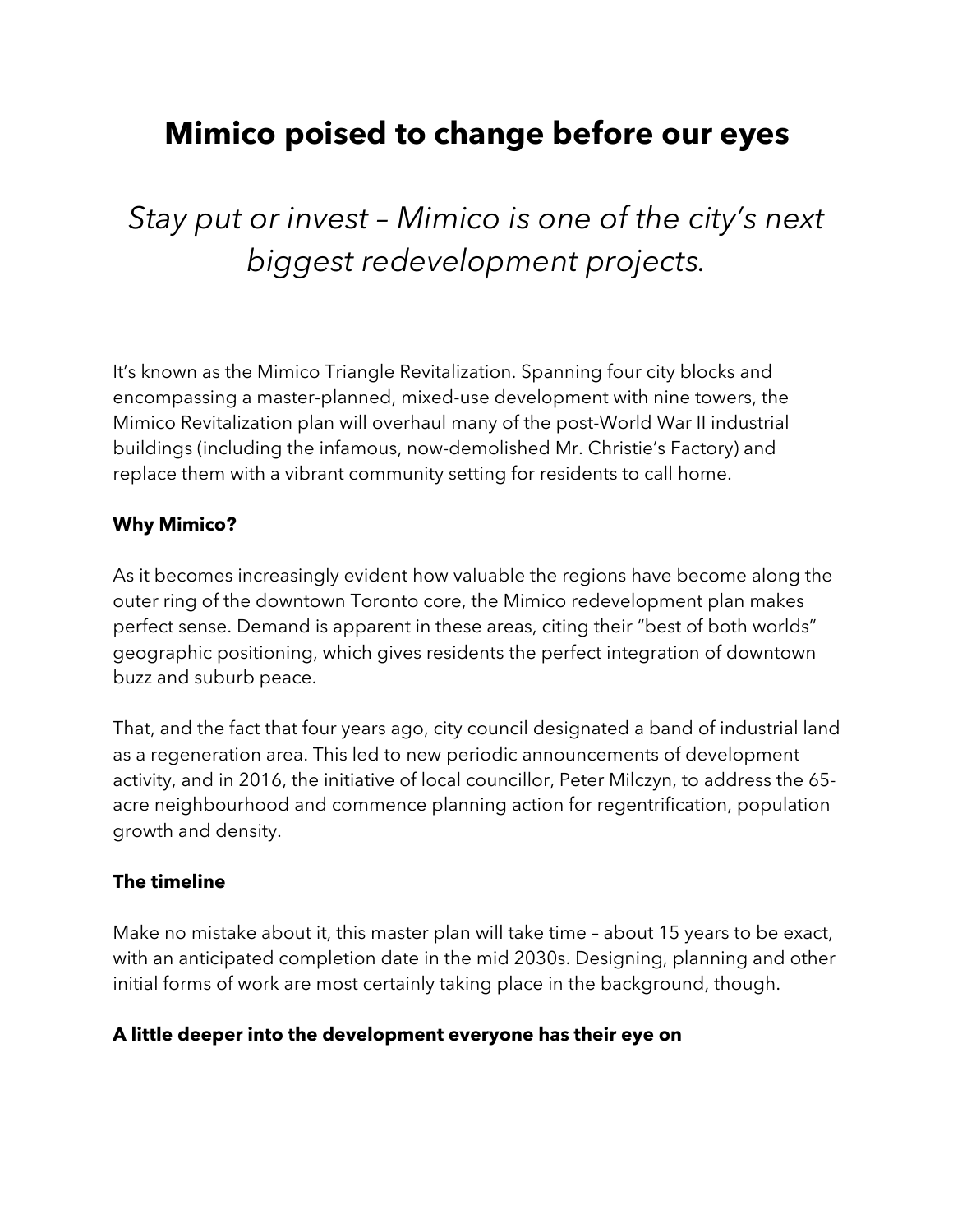Vandyk Properties and Freed Developments are two of the large developers on the project. Vandyk states that theirs, titled Grand Central Mimico, is a multi-year and multi-purpose project. It will introduce condominium towers first, followed by community-specific plans including rentals, retail outlets and employment opportunities.

While Grand Central Mimico in its entirety will take many years to complete and must be done in stages, Vandyk Properties says it plans to roll out sales for the first three residential towers this coming spring.

Called the Buckingham, the first tower will have 751 units, co-working space, retail (including grocery), gorgeous outdoor terraces, a spa, gym, yoga studio, steam room, social club with multiple lounges, and movie theatre rooms.

## **Things to love about Mimico**

Setting the revitalization plan aside for a second, there are already so many perks to Mimico living: you're steps from Lake Ontario, there are beautiful waterfront cycling trails to enjoy, as well as lakeside parks, beaches, farmers markets and delicious eats! The redevelopment plan will only add to the appeal of a region that's already caught the attention of so many.

## **What to look forward to**

Residents will be walking distance from a fully refurbished GO station scheduled to be complete in 2023 and set to include a newly constructed building, as well as new pedestrian tunnels, elevators, platforms entrances and below-ground parking. As for the community itself, the plans are inspiring and exciting:

- Modern amenities
- Open public spaces
- Beautiful condominium towers
- Winding parks

Thanks to Mimico's close proximity to downtown, you get the feel of suburbia and yet you're just a stone's throw away from the action, should the craving arise.

Want to learn more about Mimico's upcoming makeover?